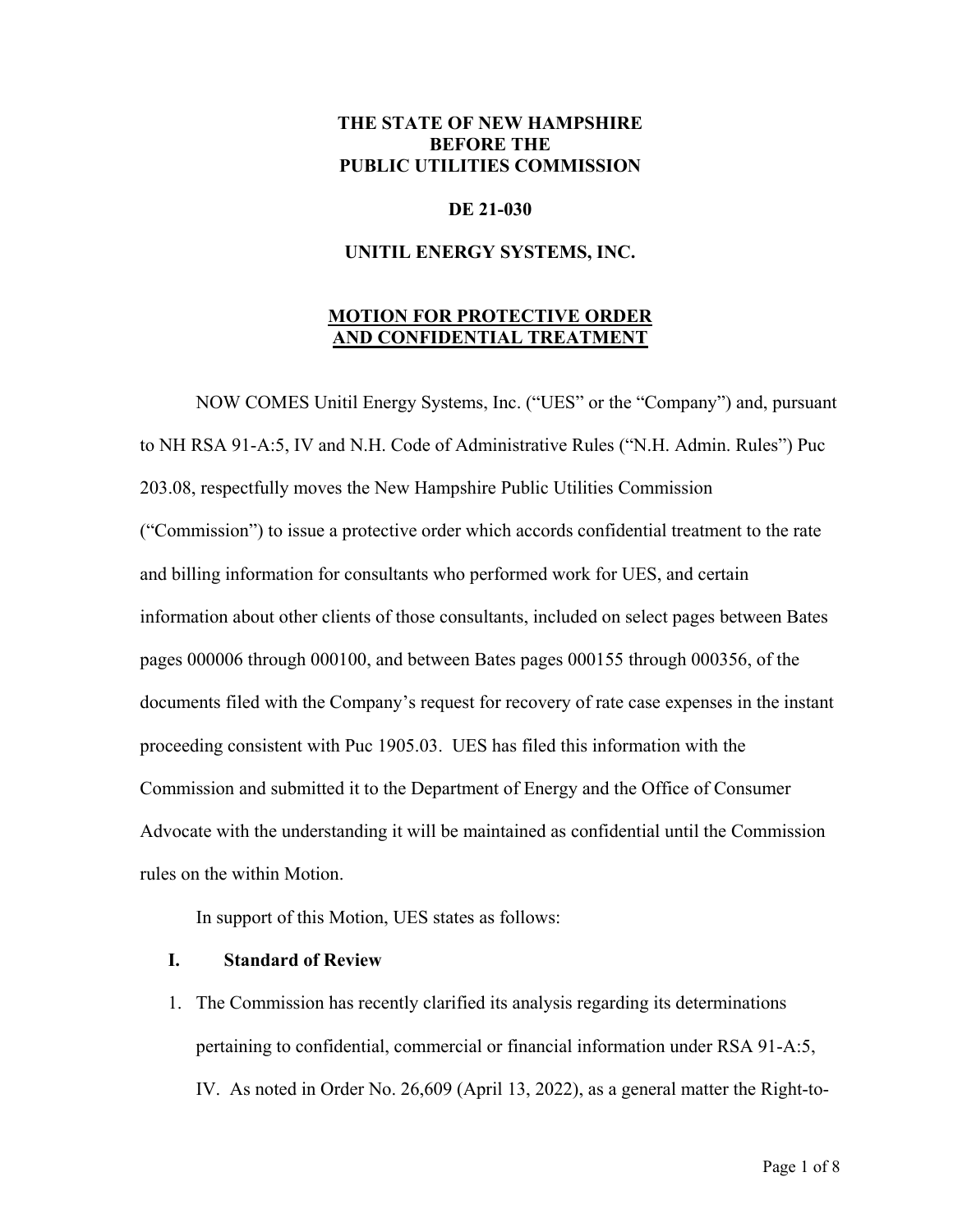Know Law, RSA 91-A:4, provides members of the public with the right to inspect records in the possession of the Commission and the law is interpreted by the New Hampshire Supreme Court "with a view toward disclosing the utmost information in order to best effectuate the statutory and constitutional objective of facilitating access to public documents." Order No. 26,609 at 5-6 (quoting *Seacoast Newspapers, Inc. v. City of Portsmouth*, 173 N.H. 325, 330 (2020)) (brackets omitted). Further, though the statute does not provide for unfettered access to public records, "its provisions are broadly construed in favor of disclosure and its exemptions are interpreted restrictively." Order 26,609 at 6.

- 2. The exemption that is commonly implicated by motions for confidential treatment before the Commission, including the instant motion, is RSA A:5, IV, which provides, in relevant part, that "[r]ecords pertaining to . . .confidential, commercial, or financial information . . . and other files whose disclosure would constitute an invasion of privacy" are exempt from public disclosure. *See* RSA 91A:5, IV. "Determining whether the exemption for 'confidential, commercial, or financial information' applies requires an 'analysis of both whether the information sought is confidential, commercial, or financial information and whether disclosure would constitute an invasion of privacy.'" Order No. 26,609 at 6 (quoting *Union Leader Corporation v. Town of Salem*, 173 N.H. 345, 355 (2020)).
- 3. As noted by the Commission, the New Hampshire Supreme Court has not adopted a single test to determine whether material is confidential, although the Court has found the standard test employed by the federal courts instructive. Order No. 26,609 at 6. Under that standard, to justify nondisclosure, "the party resisting disclosure must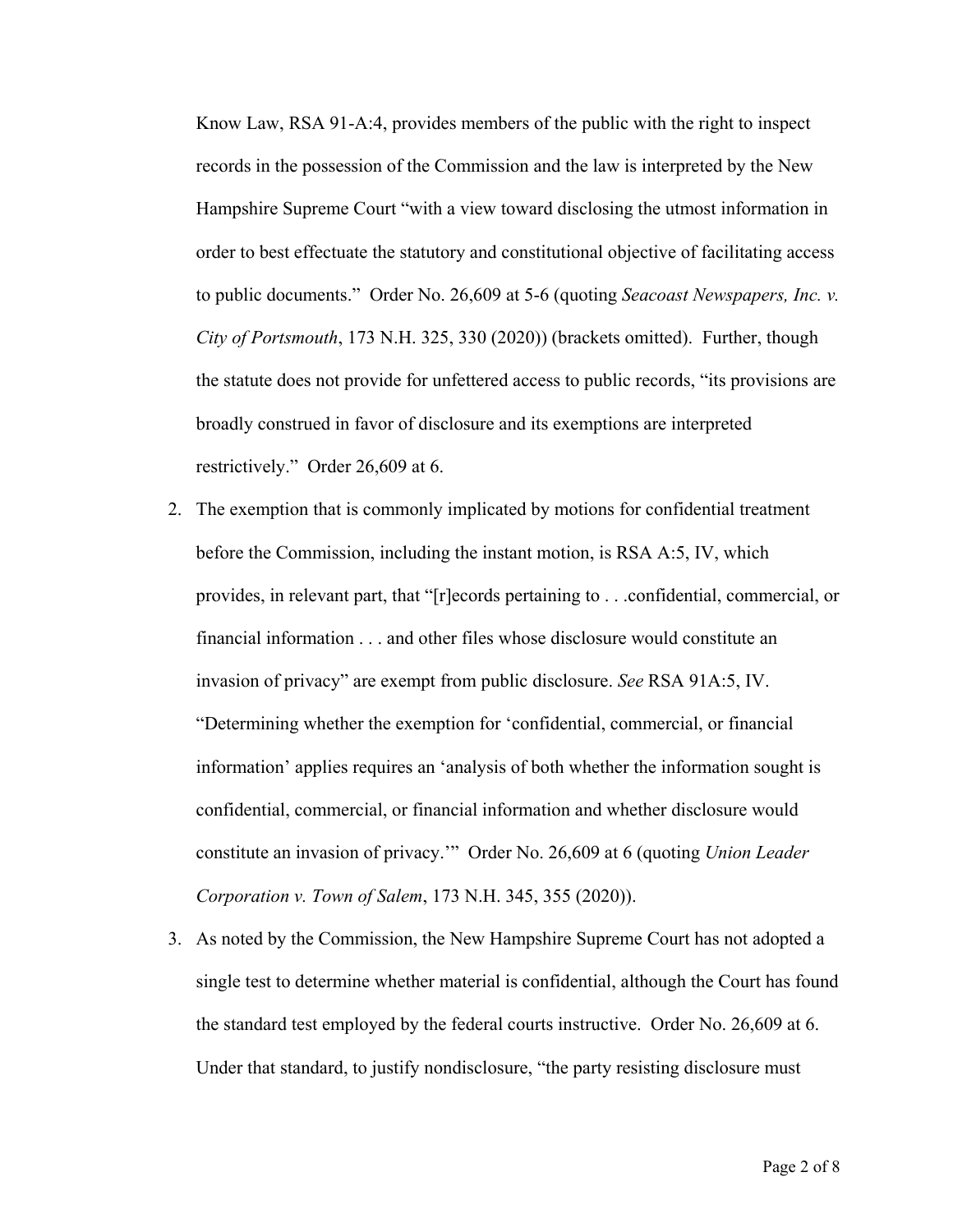prove that disclosure is likely: (1) to impair the [government]'s ability to obtain necessary information in the future; or (2) to cause substantial harm to the competitive position of the person from whom the information was obtained." *Id*. at 6-7 (quoting *Union Leader Corp*., 173 N.H. at 355).

- 4. Whether documents are sufficiently "commercial or financial" to qualify under the Right-to-Know law depends on the character of the information sought. As described by the Commission "[i]nformation is commercial if it relates to commerce" and "may qualify as commercial even if the provider's interest in gathering, processing, and reporting the information is noncommercial." *Id*. at 7 (quoting *Union Leader Corp. v. N.H. Housing Fin. Auth.,* 142 N.H. 540, 552 (1997)) (ellipsis omitted). "Conversely, not all information generated by a commercial entity is financial or commercial." *Id*.
- 5. Once a determination is made as to whether records are confidential, commercial, or financial information, the Commission will engage in a three step analysis where the Commission will first "evaluate whether there is a privacy interest at stake that would be invaded by the disclosure." *Id*. Next, the Commission will assess the public's interest in disclosure, and finally, it will balance the public interest in disclosure against the government's interest in nondisclosure and the individual's privacy interest in nondisclosure. *Id*. Ultimately, whether information is exempt from disclosure is judged by an objective standard and not by a party's subjective expectations. *Id*. When the information involves a privacy interest, disclosure should inform the public of the conduct and activities of its government; if the information does not serve that purpose, disclosure is not warranted. *Northern Utilities, Inc.*,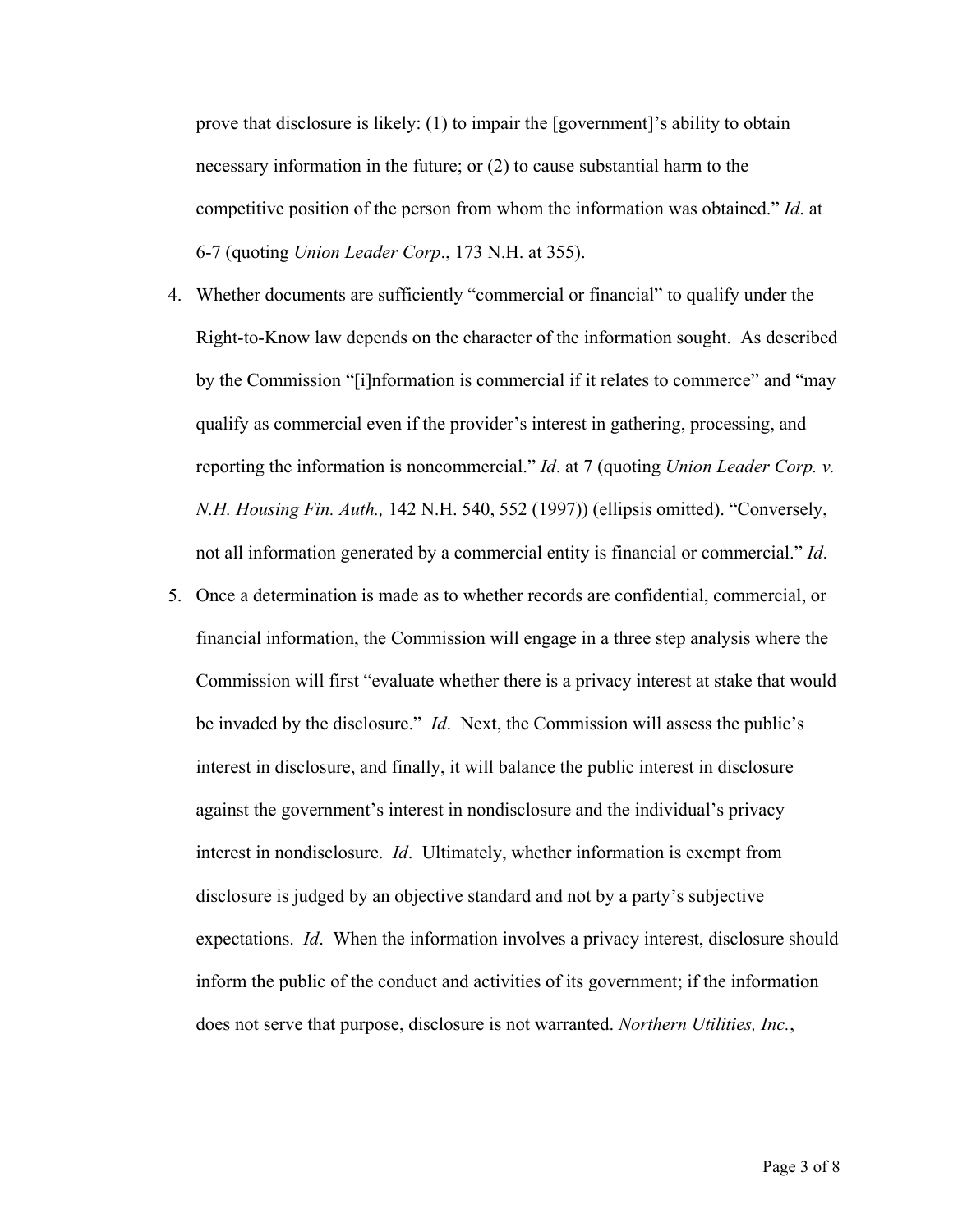Order No. 26,129 at 15 (May 2, 2018) (*citing Liberty Utilities (EnergyNorth) Natural Gas Corp.*, Order No. 26,109 at 23 (March 5, 2018)).

#### **II. Analysis**

- 6. The specific information for which UES seeks protection is the information about the contract and billing arrangements and rates of UES's consultants for the provision of testimony and support for Cost of Equity, revenue decoupling, depreciation, and the accounting and marginal cost studies and rate design in this case. The consultants providing those services were hired via a competitive Request for Proposal ("RFP") process and it is the contract rates (and billing hours applied to those rates) for which UES seeks protection. Additionally, as part of their RFP responses, certain of the consultants provided information about other clients for whom they had performed work. Those consultants desire to keep the information about those unrelated engagements confidential to assure that their analyses and other information from those matters is not disclosed in this case. The information covered by this motion is essentially identical to the information the Commission saw as worthy of confidential treatment in an order issued just one day ago. *See Public Service Company of New Hampshire d/b/a Eversource Energy*, Order No. 26,617 (April 27, 2022).
- 7. As an initial matter, the specific information for which UES is seeking protection is unquestionably commercial or financial information as covered by RSA 91-A:5 and its disclosure would be harmful to UES and its consultants. The information in issue relates specifically to the terms and conditions of the consultants' engagements with UES, to the rates negotiated and paid for the services they agreed to provide, and to the scope of their consulting work for other entities. Disclosure of the consultants'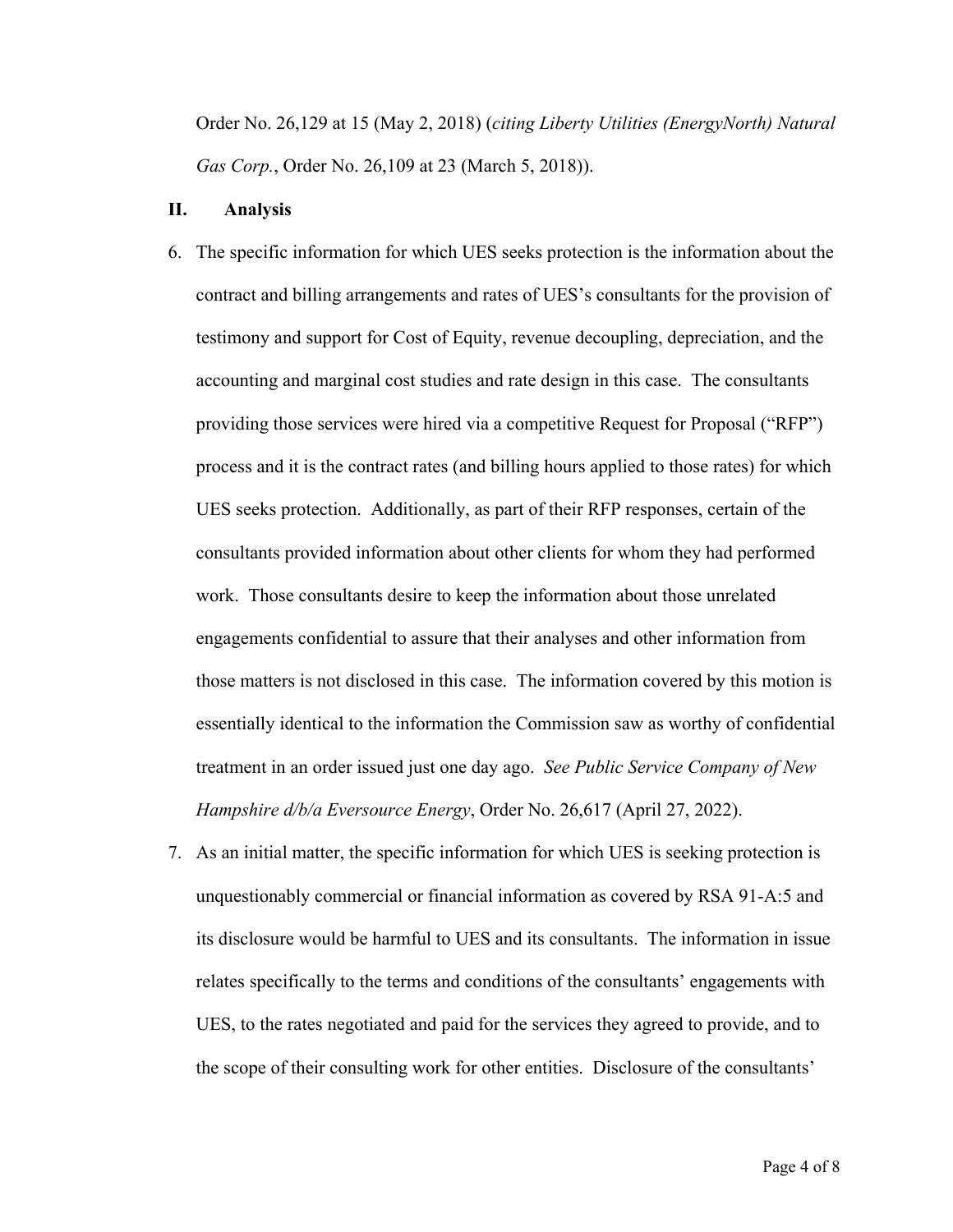contract and billing information would put them at a competitive disadvantage by divulging the rates they charged for work awarded either through the RFP or negotiation and would adversely affect the Company because in future dockets consultants would be discouraged from working with the Company if doing so would result in release of confidential business information. The disclosure of the redacted information would similarly discourage bidders from participating in response to future RFPs, thereby harming the Company and, ultimately its customers. Likewise, if bidders have confidentially provided information about other engagements – in which they may also have been engaged on a confidential basis – to demonstrate to UES their experience in the field, disclosing that information may discourage those bidders from participating in future RFPs. As a result, the disclosure of this information would have a chilling effect on the Company's ability to: (1) attract contract partners who may fear that the Commission will ultimately release proprietary pricing data to their other customers; and (2) secure reasonable and attractive pricing from contract partners for the benefit of the Company's customers. Accordingly, disclosure is likely to cause substantial harm to the competitive position of UES, from whom the Commission obtained the information. Moreover, should this information be made available to the public, the Company's vendors and consultants would be placed at a competitive disadvantage vis-à-vis their competitors because such competitors would have information on which to base future bids for providing services to the Company. Thus, there is a likelihood of substantial harm to those consultants as well.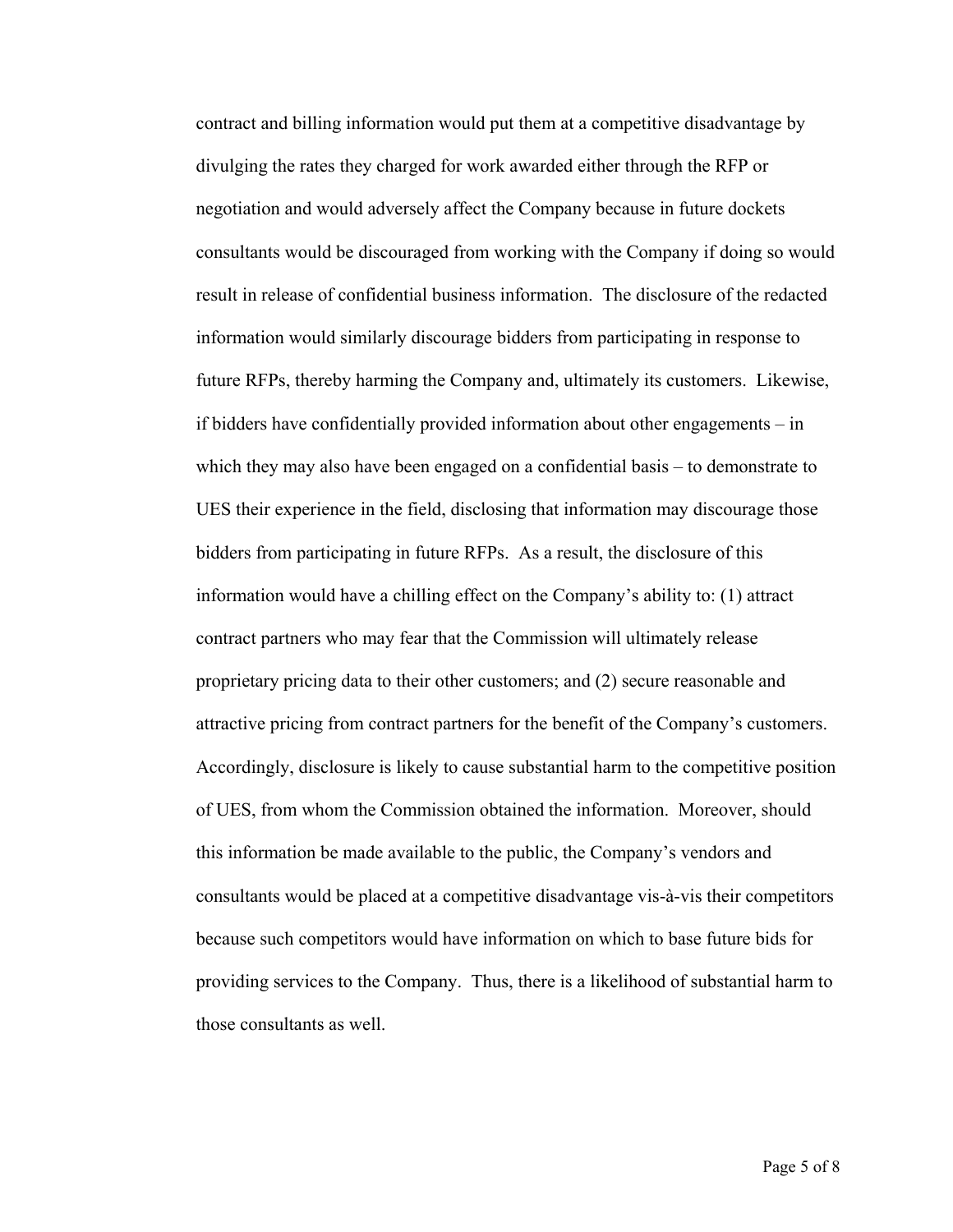- 8. Having made plain that the information in issue is commercial or financial information, the disclosure of which would be harmful to UES and its customers, UES submits that the information should be protected from disclosure. In reference to the three-part test applied by the Commission, the first criterion relates to the privacy interest at stake. As discussed above, UES (and ultimately its customers) as well as the various consultants, have an interest in protecting the confidential bidding, billing, and rate information of the consultants because it will help to assure that UES will be able to engage in competitive RFPs in the future in which interested parties will be willing to bid. Maintaining the confidentiality of their bid and award information helps to assure that UES will be able to attract bidders and have a meaningfully competitive process, all to the ultimate benefit of customers. Accordingly, UES submits that the privacy interest in the information is high.
- 9. With respect to the public interest, UES recognizes that there is some public interest in knowing the costs for which the Company seeks recovery. That interest, however, is tempered by the quality of the information which would be made public in the case – the total amount paid by the Company for the consultants' efforts. Therefore, while the Company requests protective treatment for the components of the billing information (e.g., hours and specific rates), the public would still have access to the total amount billed. Moreover, full disclosure of the confidential information is provided to the Commission, the Department of Energy, and the Office of Consumer Advocate, which allows the details of the billings to be subject to investigation and scrutiny.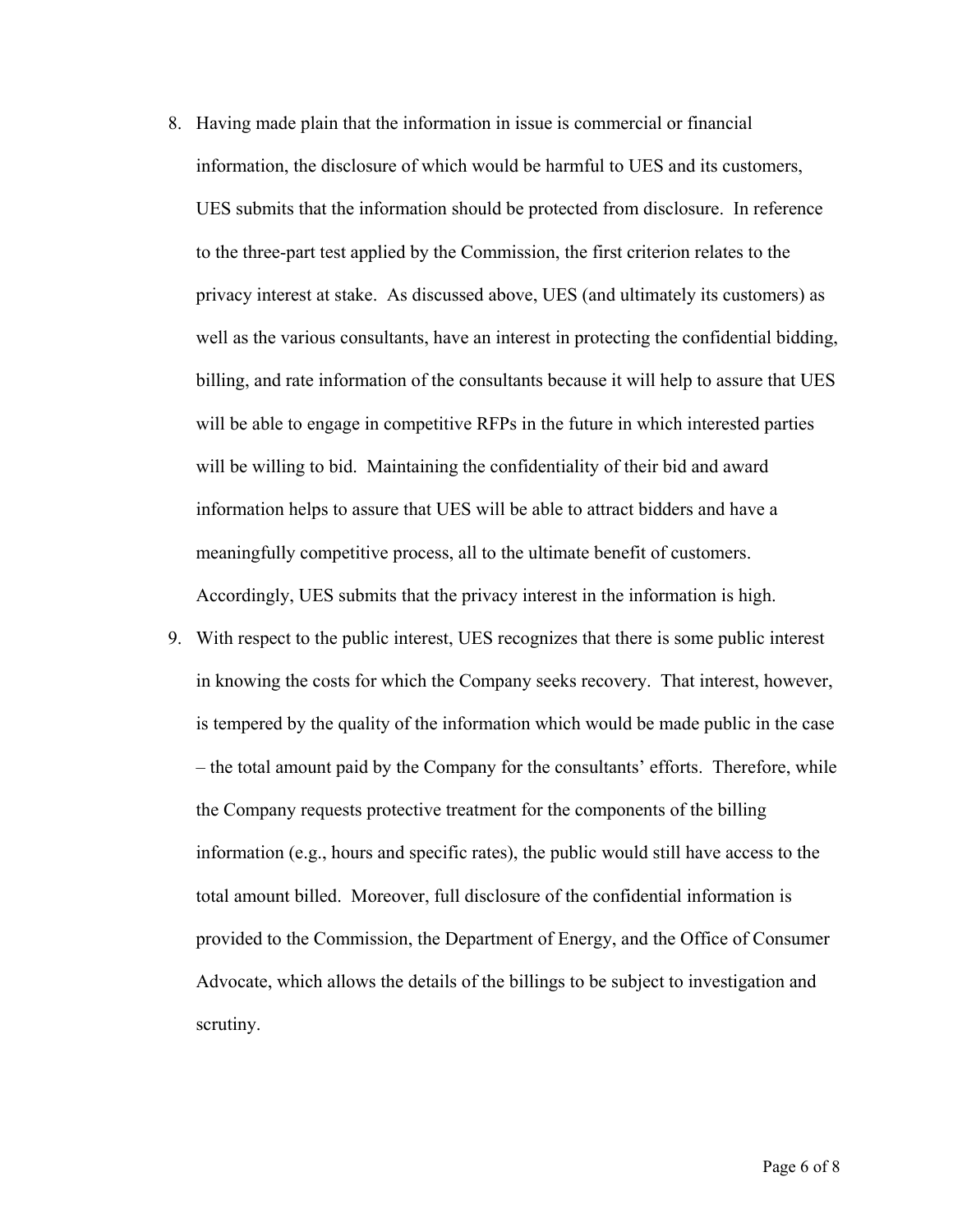10. In balancing the interests, the privacy interest of the Company and its counterparties outweighs the public interest because if the negotiated terms and pricing information were disclosed, the Company would have difficulty procuring like services from vendors in the future at the lowest cost, which would ultimately harm the Company's customers. Accordingly, the Company and its vendors have privacy interests at stake that would be invaded by disclosure of the confidential information. In addition, the disclosure of the Confidential Attachments is not necessary to inform the public of the conduct and activities of its government and would not serve that purpose because the ultimate costs for which recovery is sought are already disclosed. Therefore, disclosure is not warranted. *Northern Utilities, Inc.*, Order No. 26,129 at 15. On balance, the harm that would result from public disclosure is outweighed by the need for confidential treatment.

WHEREFORE, UES respectfully requests that the Commission:

A. Issue an appropriate order that exempts from public disclosure and otherwise protects as requested above the confidentiality of the above-described information designated confidential submitted herewith; and

B. Grant such further relief as may be just and appropriate.

Respectfully submitted

UNITIL ENERGY SYSTEMS, INC.

By its Attorney:

 $\overline{\mathscr{L}}$ 

Matthew J. Fossum Senior Counsel

Dated: April 29, 2022